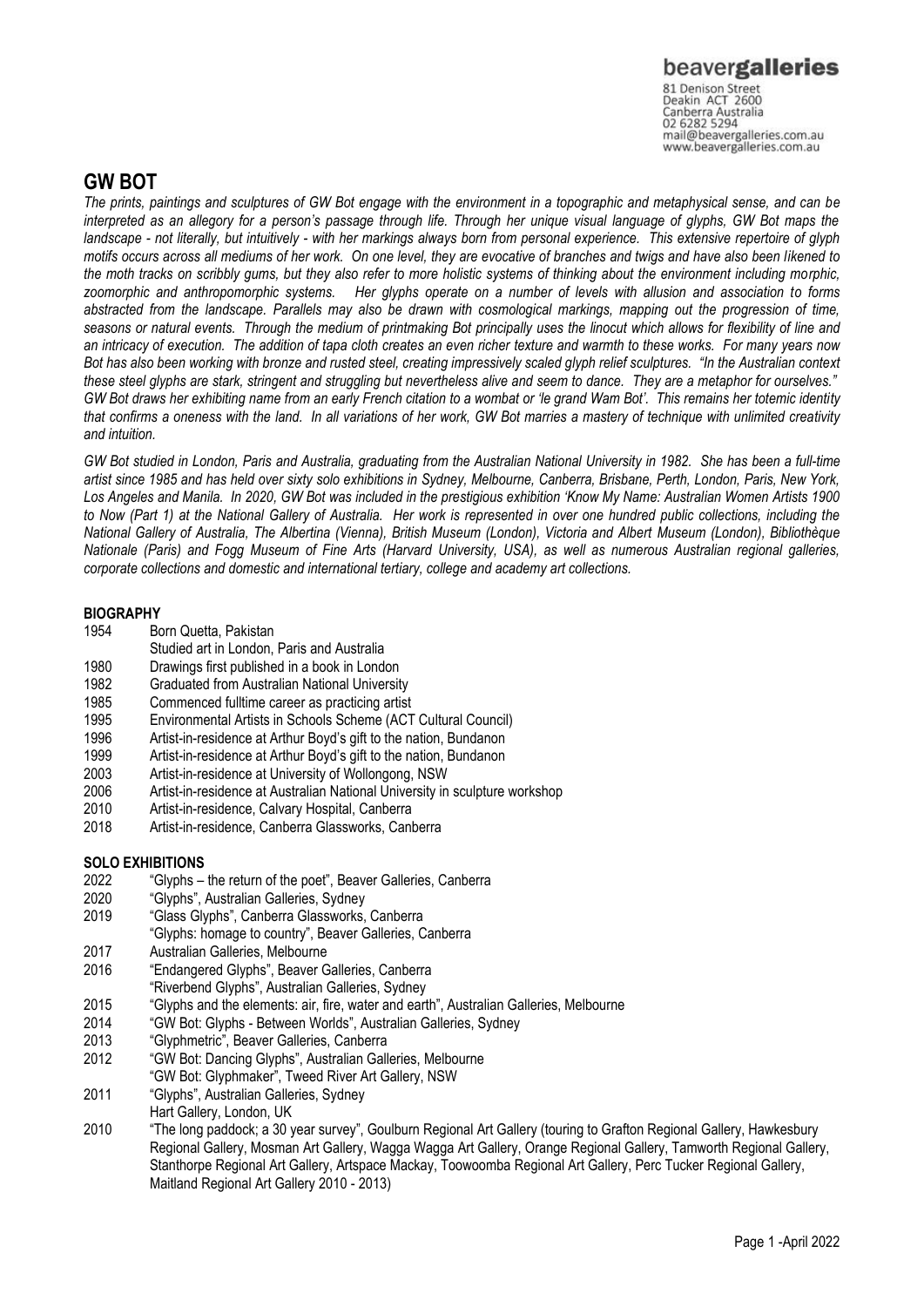**beavergalleries**<br> **81 Denison Street**<br>
Deakin ACT 2600<br>
Canberra Australia<br>
02 6282 5294<br>
mail@beavergalleries.com.au<br>
www.beavergalleries.com.au

| 2009 | "A morphology of glyphs", Beaver Galleries, Canberra<br>"Fields of Glyphs", Hart Gallery, London, UK                                                                                                   |
|------|--------------------------------------------------------------------------------------------------------------------------------------------------------------------------------------------------------|
|      | "Fire Glyphs and Spirits", Artspace Mackay, Qld                                                                                                                                                        |
| 2008 | "Paddock Glyphs", Australian Galleries, Sydney                                                                                                                                                         |
|      | "Paddock Glyphs", Australian Galleries, Melbourne                                                                                                                                                      |
| 2007 | "Glyphs", Hart Gallery, London, UK                                                                                                                                                                     |
|      | "Glyphs", Beaver Galleries, Canberra                                                                                                                                                                   |
|      | "Glyphs", Gadfly Gallery, Perth                                                                                                                                                                        |
| 2006 | "Glyphs", Australian Galleries, Sydney                                                                                                                                                                 |
|      | "Glyphs", Australian Galleries, Melbourne                                                                                                                                                              |
| 2005 | "Morphic Fields", Hart Gallery, London, UK                                                                                                                                                             |
|      | "An Australian symphony", 5 + 5 Gallery, New York, USA                                                                                                                                                 |
|      | "Paths of being", Chapman Gallery, Canberra                                                                                                                                                            |
|      | "Morphic fields and gardens", Gadfly Gallery, Perth                                                                                                                                                    |
|      | "Figure in landscape", Barry Stern Gallery, Sydney                                                                                                                                                     |
| 2004 | "An island of life", Barry Stern Gallery, Sydney                                                                                                                                                       |
|      | "Earth and Sky", Australian Galleries, Melbourne                                                                                                                                                       |
| 2003 | "Gardens", Canberra Museum and Gallery                                                                                                                                                                 |
|      | "The Garden of Possibilities", Canberra Museum and Gallery                                                                                                                                             |
| 2002 | "The Body in Question", Gadfly Gallery, Perth                                                                                                                                                          |
|      | "Suburban Gardens: Arrivals and Journeys", Barry Stern Gallery, Sydney                                                                                                                                 |
| 2001 | "Gardens: Rites of Passage", Chapman Gallery, Canberra                                                                                                                                                 |
|      | "Gardens: Rites of Passage", Hart Gallery, London, UK                                                                                                                                                  |
|      | "Gardens: Rites of Passage", Barry Stern Gallery, Sydney                                                                                                                                               |
| 2000 | "Ancestral Landscapes", Port Jackson Fine Art, Laguna Beach, Los Angeles, USA                                                                                                                          |
|      | "Recent relief prints", Bulle Galleries, Melbourne                                                                                                                                                     |
|      | "Bundanon Series", Barry Stern Gallery, Sydney                                                                                                                                                         |
|      | "Mystic Language", Grahame Galleries + Editions, Brisbane                                                                                                                                              |
| 1999 | "The Australian Wilderness and Garden: Language, calligraphy and semiotics", Hart Gallery, London, UK                                                                                                  |
|      | "Works on paper", Barry Stern Gallery, Sydney<br>"Semiotics of the Australian Wilderness", Bulle Gallery, Melbourne                                                                                    |
|      | "Enclosures", Chapman Gallery, Canberra                                                                                                                                                                |
| 1998 | "Paper Garden", Barry Stern Gallery, Sydney                                                                                                                                                            |
| 1997 | "The Lady and the Unicorn", Hart Gallery, London, UK                                                                                                                                                   |
|      | "Journeys of a Poet", Lyall Burton Gallery, Melbourne                                                                                                                                                  |
|      | "Sacred Gardens: drypoints and relief prints", Hart Gallery, Nottingham, UK                                                                                                                            |
| 1996 | "The Lady and the Unicorn", Chapman Gallery, Canberra                                                                                                                                                  |
| 1995 | "Journeys", Australian Embassy, Paris, France                                                                                                                                                          |
|      | "Journeys", Australia Centre, Manila, Philippines                                                                                                                                                      |
| 1994 | "Journeys", Chapman Gallery, Canberra                                                                                                                                                                  |
| 1993 | "Crucifixion", Criterion Gallery, Braidwood, NSW                                                                                                                                                       |
| 1992 | "An enclosed space", Canberra Contemporary Art Space                                                                                                                                                   |
|      | "Crucifixion", Dubbo Regional Gallery, NSW                                                                                                                                                             |
|      |                                                                                                                                                                                                        |
|      | <b>SELECTED GROUP EXHIBITIONS</b>                                                                                                                                                                      |
| 2022 | "Abstraction & bronze", Australian Galleries, Melbourne                                                                                                                                                |
|      | "Aquifer: Art + Climate + Water", Belconnen Art Centre and Canberra Contemporary Art Space, Canberra                                                                                                   |
| 2021 | Dobell Drawing Prize #22, National Art School, Sydney                                                                                                                                                  |
|      | "A conspicuous Object - The Maitland Hospital", Maitland Regional Gallery, NSW                                                                                                                         |
|      | "Tree of life: a testament to endurance", S.H. Ervin Gallery, Sydney                                                                                                                                   |
|      | Burnie Print Prize, Burnie Regional Art Gallery, Burnie, Tas                                                                                                                                           |
|      | "MONO", Australian Galleries, Melbourne                                                                                                                                                                |
|      | "State of the Mark", Australian Galleries, Melbourne                                                                                                                                                   |
| 2020 | "Small works 2020", Beaver Galleries, Canberra                                                                                                                                                         |
|      | "Know My Name: Australian Women Artists 1900 to Now (Part 1)", National Gallery of Australia, Canberra<br>"Marking out The Territory: Six Australian Printmakers", Rebecca Hossack Art Gallery, London |
|      | "More than human: the animal in the age of the Anthropocene", ANU School of Art & Design Gallery, Canberra                                                                                             |
|      |                                                                                                                                                                                                        |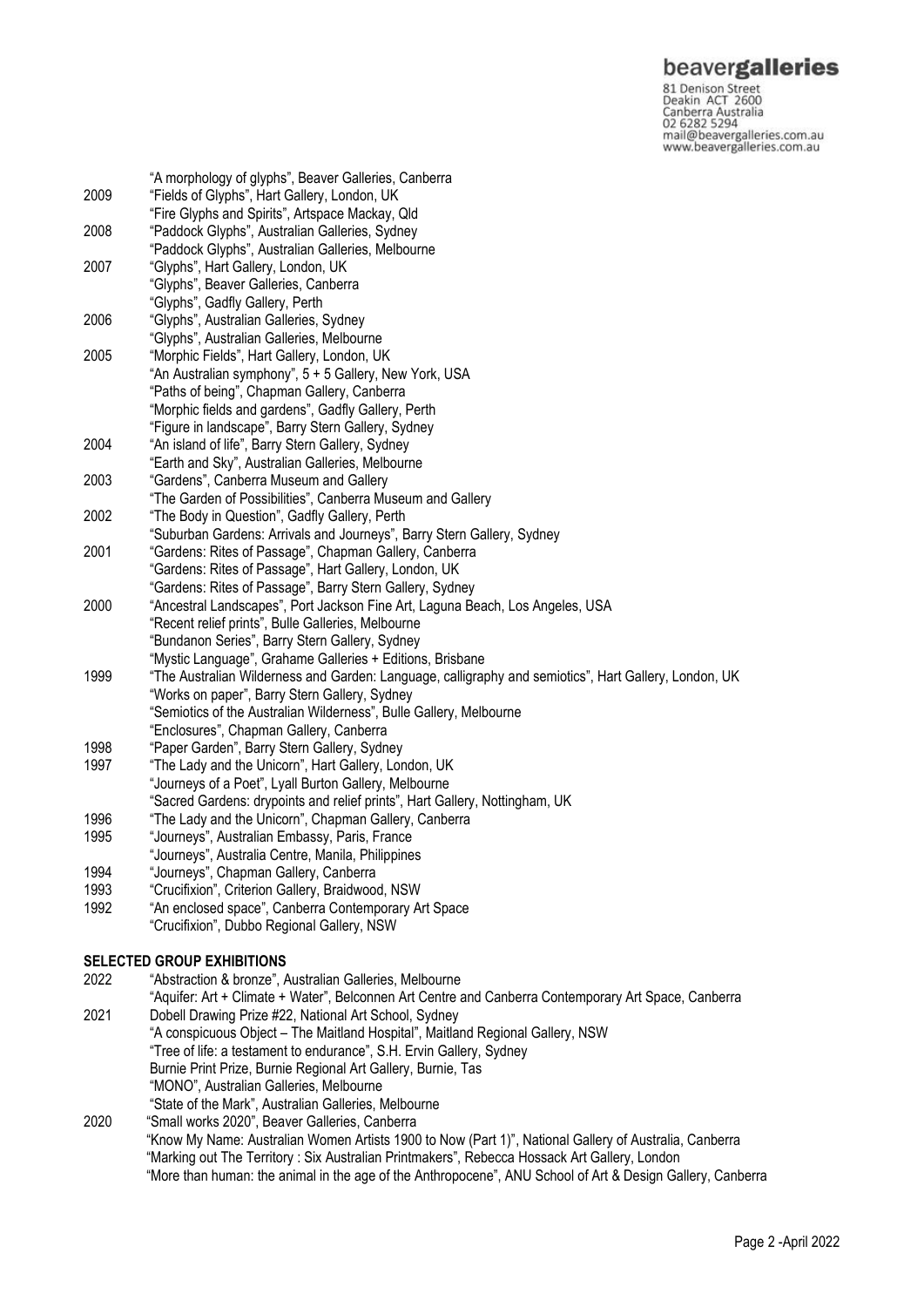**beavergalleries**<br> **81 Denison Street**<br>
Deakin ACT 2600<br>
Canberra Australia<br>
02 6282 5294<br>
mail@beavergalleries.com.au<br>
www.beavergalleries.com.au

|      | "Seeing Canberra", Canberra Museum and Gallery, Canberra                                               |
|------|--------------------------------------------------------------------------------------------------------|
|      | "A collection of stranger things", Mornington Peninsula Regional Gallery, Vic                          |
| 2019 | "Paper: cut, stain, fold, press", Beaver Galleries, Canberra                                           |
|      | Royal Academy Summer Exhibition, Burlington House, London, UK                                          |
|      | Australian Print Triennial, Mungo Exhibition, La Trobe Art Institute, Bendigo, Vic                     |
| 2018 | Sydney Contemporary 2018, Carriageworks, Sydney (Beaver Galleries)                                     |
|      | "Tattersall's Club Landscape Art Prize", touring Qld                                                   |
|      | Royal Academy Summer Exhibition, Burlington House, London, UK                                          |
| 2017 | Geelong acquisitive print award, Geelong Gallery, Vic                                                  |
|      | "Coast, The Artists' Retreat: Cape Schanck to Port Nepean", Mornington Peninsula Regional Gallery, Vic |
|      | "Sculpture by the Sea", Sydney                                                                         |
|      |                                                                                                        |
|      | "The Artist and the Book", Australian Galleries, Sydney                                                |
|      | "Sculpture: medium and small scale", Australian Galleries, Sydney                                      |
| 2016 | "Tattersall's Club Landscape Art Prize", touring Qld                                                   |
|      | "Three Ways", Cowra Regional Art Gallery, NSW                                                          |
|      | "Life: limited edition etchings, lithographs and linocuts", Australian Galleries, Melbourne            |
|      | "2"", Canberra Contemporary Art Space, Canberra                                                        |
|      | "Eventide - Print Exchange", Mornington Peninsula Regional Gallery, Vic                                |
| 2015 | "Small works 2015", Beaver Galleries, Canberra                                                         |
|      | "Silk Cut Awards for Linocut prints", Glen Eira City Council Gallery, Melbourne                        |
|      | "Cossack Art Award", Cossack, WA                                                                       |
|      | "Auditory visions", Lismore Regional Gallery, NSW                                                      |
|      | "The Warming and Anthropocene Cabinet of Curiosities, Australian Galleries, Stock Rooms, Melbourne     |
|      | "Just Paper - the piano has been drinking (not me)", Maitland Regional Art Gallery, NSW                |
|      | "CUTS", Beaver Galleries, Canberra                                                                     |
| 2014 | Inaugural exhibition, NGA Contemporary, Canberra                                                       |
|      | "International Print Exhibition, Australia and Japan", Kyoto Municipal Museum of Art, Kyoto, Japan;    |
|      | Fukuyama Museum of Art, Hiroshima, Japan                                                               |
|      | Melbourne Art Fair, Royal Exhibition Building, Melbourne (Beaver Galleries)                            |
|      | Wynne Prize, Art Gallery of New South Wales                                                            |
|      | "Conflict: Contemporary responses to war", University of Queensland Art Museum, Brisbane               |
|      | "Silk Cut Awards for Linocut prints", Glen Eira City Council Gallery, Melbourne                        |
| 2013 | "Australia", Royal Academy of Arts, London                                                             |
|      | Wynne Prize, Art Gallery of New South Wales                                                            |
|      | "Treaty, yeah?", Chan Contemporary Art Space, Darwin, NT                                               |
|      | "100% Books by Canberra Artists", Watson Arts Centre, Canberra                                         |
| 2012 | "Small works 2012", Beaver Galleries, Canberra                                                         |
|      | "Open books: Sixteen artists and the Chinese folding Book", National Library of Wales, UK              |
|      | "Inkmasters Cairns Inc", Tank Arts Centre, Cairns, Qld                                                 |
|      | "Marking Place", Canberra Museum and Gallery, Canberra                                                 |
|      | "Silkcut Awards for Linocut prints", Melbourne                                                         |
|      | "JADA Jacaranda Acquisitive Drawing Award", Grafton Regional Gallery, NSW                              |
|      | "Calleen Art Award", Cowra Regional Art Gallery, NSW                                                   |
| 2011 | "Out of Australia: prints and drawings from Sidney Nolan to Rover Thomas", British Museum, London, UK  |
|      | "Sulman Exhibition Prize", Art Gallery of New South Wales, NSW                                         |
|      | "Dobell Prize for Drawing", Art Gallery of New South Wales, NSW                                        |
|      | "Artwork to Tapestry", TarraWarra Museum of Art, Vic                                                   |
|      |                                                                                                        |
|      | "Fair and square", print exchange folio, Charles Sturt University, NSW                                 |
|      | "Contemporary Australian and Chinese Prints", Manly Art Gallery and Museum, NSW                        |
| 2010 | Royal Academy Summer Show, London, UK                                                                  |
|      | "Abstract nature", Samstag Museum, Adelaide                                                            |
|      | "Joseph Banks: A regional response", Goulburn Regional Art Gallery, NSW                                |
|      | "Australian Trilogy: Dennis Nona, Abie Loy Kemarre, GW Bot", Arts d'Australie, Paris, France           |
|      | 8eme Mondial de l'Estampe et de la Gravure Originale, Triennale de Chamalieres, France                 |
|      | Melbourne Art Fair (Beaver Galleries, Canberra)                                                        |
| 2009 | "Tasmania 1: 100,000 Mapping the island", IXL Atrium, Hobart                                           |
|      | Sulman Exhibition Prize, Art Gallery of NSW                                                            |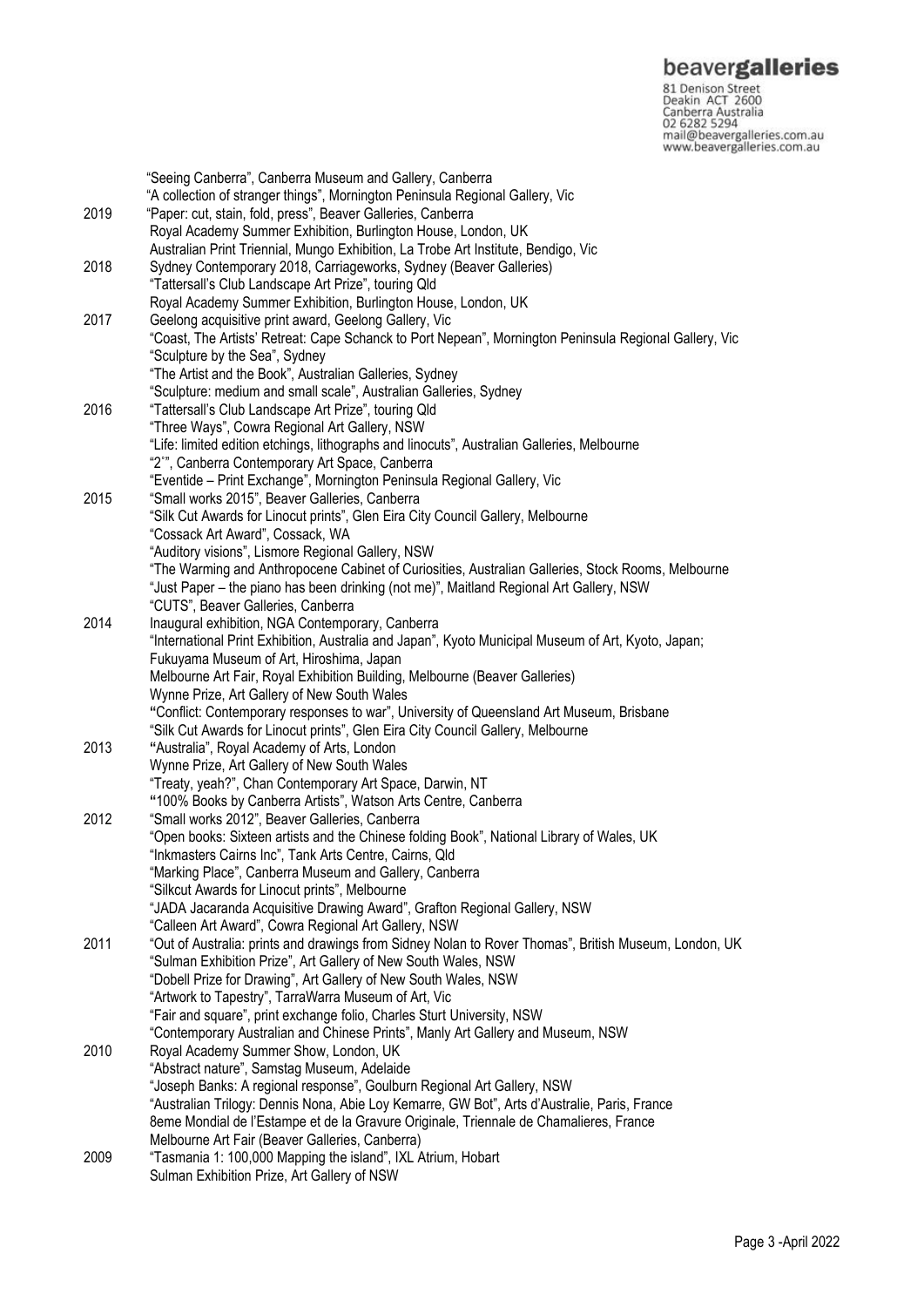## beavergalleries

81 Denison Street<br>Deakin ACT 2600 Canberra Australia 02 6282 5294 mail@beavergalleries.com.au www.beavergalleries.com.au

Silk Cut Award for Linocut prints, Melbourne "The International Print Triennial Krakow 2009", Poland "Stories of our making", University of the West of England, Bristol, UK "Stories of our making: Tweed River Gallery, Murwillumbah, NSW "Art London", Chelsea, UK "Surfacing", inaugural exhibition, Belconnen Arts Centre, Canberra 2008 Melbourne Art Fair (Beaver Galleries, Canberra) "Recent Acquisitions", British Museum, London, UK Robert Jacks Drawing Prize, Bendigo Art Gallery, Vic Dobell Prize for Drawing Art Gallery of NSW Sulman Exhibition Prize, Art Gallery of NSW Silk Cut Award for Linocut prints, Melbourne "National works on paper", Mornington Peninsula Gallery, Vic Fremantle Print Award, WA "Retroactive", Canberra Contemporary Art Space "The other thing - a survey show", Charles Darwin University, NT 2007 Royal Academy Summer Exhibition, London, UK Wynne Prize, Art Gallery of NSW Dobell Prize for Drawing, Art Gallery of NSW Monalto Scupture Prize, Vic "The story of Australian printmaking 1803-2005", National Gallery of Australia, Canberra "Devilbend", Mornington Peninsula Regional Gallery, Vic CPM National Print Awards, Tweed River Art Gallery, Murwillumbah, NSW Geelong Acquisitive Print Awards, Geelong Gallery, VIC "Site and soul III", Canberra Museum and Gallery Guanlan International Print Biennial, Shenzhen, China Southern Cross University Acquisitive Artists' book Award, Lismore, NSW "Lessons in history, vol. 1", Grahame Galleries + Editions, Brisbane "Prints from the Studio of Hugh Stoneman", Stoneman Graphics Gallery, Penzance, UK Hart Gallery Collection, New Ashgate Gallery, Surrey, UK Artists' books and multiples fair Brisbane, University Art Museum, University of Queensland, Brisbane "Prints", Wagga Wagga Regional Gallery, NSW "Gifted", Charles Darwin University Art Collection, Darwin "Marks and motifs: Prints from the PCA Collection", QUT national touring exhibition "From here to eternity: Contemporary tapestries from the Victorian Tapestry Workshop", national touring exhibition 2006 Dobell Prize for Drawing, Art Gallery of NSW "Being at Bundanon", Bundanon national travelling exhibition "Footprints on the Lake", Goulburn Regional Gallery, NSW "Multiplicity: Small tapestries", Victorian Tapestry Workshop, Melbourne 50 years Australian Galleries Anniversary Exhibition, Australian Galleries, Melbourne International Print Triennial Cracow, Poland Kedumba Drawing Award 2006, Wentworth Falls, NSW (acquired) Silk Cut Award for Linocuts Award, Melbourne R&M McGivern Art Prize, Maroondah Regional Gallery, Ringwood CMAG touring exhibition, Narra City Gallery, Japan International Graphic Triennial, Bitola, Republic of Macedonia Cadaques Mini print exhibition, Spain 2005 Dobell Prize for Drawing, Art Gallery of NSW "Notes from the Natural World", Australian Galleries, Melbourne "Fireworks: an incendiary exploration of Australian art", Mackay Artspace, Qld (national tour) "Works on Paper 2005", Barry Stern Gallery, Sydney "Contrasts with the Charles Sturt University Art Collection", Wagga Wagga Regional Art Gallery "25 x 25: celebrating 25 years of printmaking 1980 - 2005", Megalo Access Arts, Canberra "Sculpture 2005", Barry Stern Gallery, Sydney "Site and Soul II", Canberra Museum and Art Gallery Sulman Exhibition Prize, Art Gallery of NSW

2004 Sulman Exhibition Prize, Art Gallery of NSW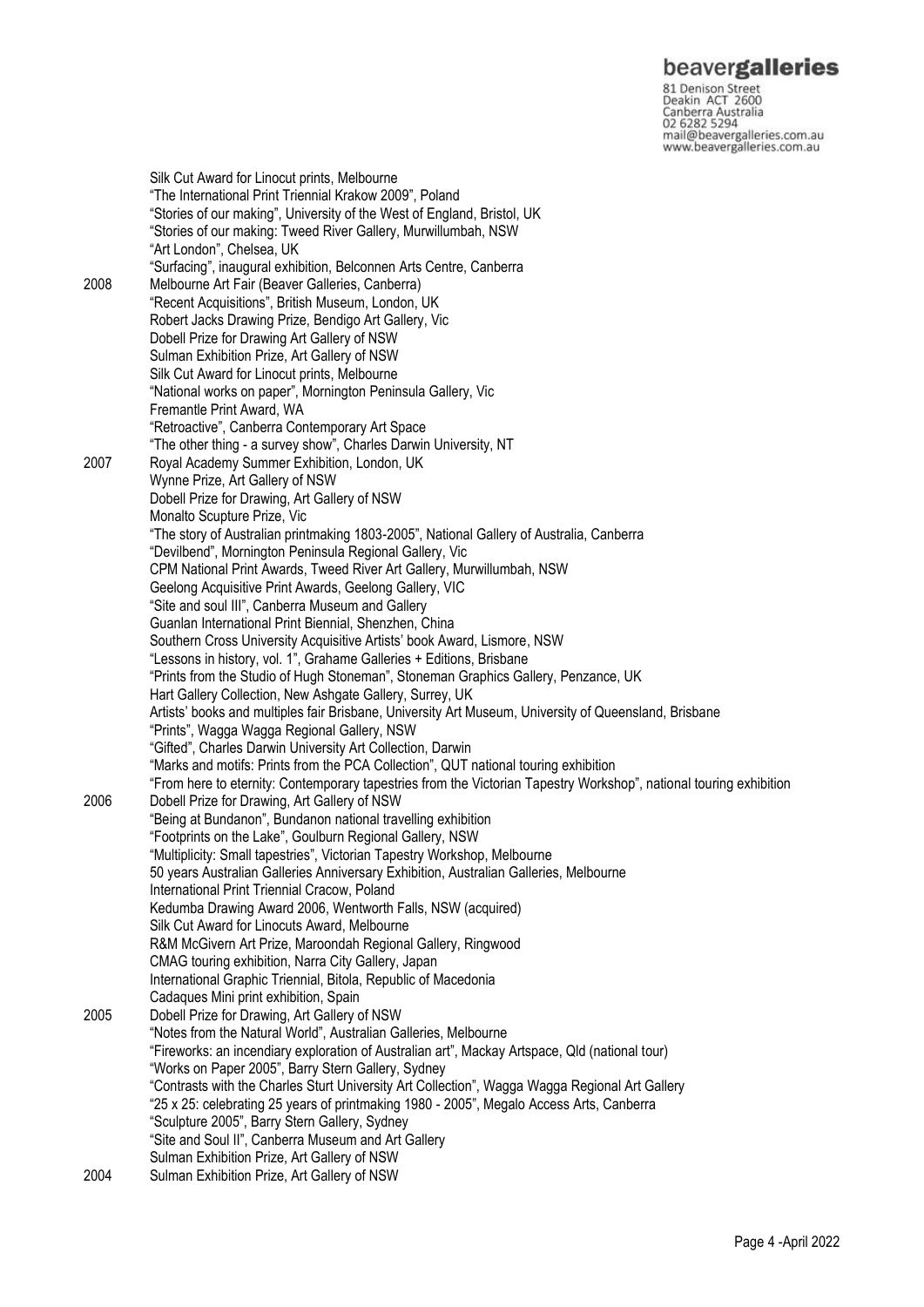81 Denison Street<br>Deakin ACT 2600 Canberra Australia 02 6282 5294 mail@beavergalleries.com.au www.beavergalleries.com.au

International Print Triennial, Lowicz, Poland "Contemporary prints and drawings", Australian Galleries, Melbourne "Sacred ground: Spirituality and land in Australia", Australian Centre for Christianity and Culture, Canberra "Contemporary Australian Prints from the Collection", Art Gallery of NSW, Sydney "Sculpture 2004", Maunsell Wickes Gallery, Sydney "Surface tension", New York Society of Etchers, NY, USA & Australian tour 2003 International Print Triennial, Kracow, Poland Sulman Exhibition Prize, Art Gallery of NSW "By George", Barry Stern Gallery, Sydney "Sydney Art on Paper Fair", the 9th Biennial Art Fair, Sydney 2002 "Miniare", Biennale International d'Estampes Miniatures de Montréal, Canada "Print Australia", North-west Print Council, Portland, Oregon "Shakehands", Halbturn/ Vienna/ Neusiedl am See, Austria Summer Exhibition, Royal Academy of Art, London Sulman Exhibition Prize, Art Gallery of NSW "Shades of pink", Manly Art Gallery and Museum, NSW "2002 Silk Cut Award", Melbourne 2001 "Island Postcards", State Library of Tasmania, Hobart 3rd International Ex-Libris Exhibition, Rijeka, Croatia 2000 4th International Triennial of Graphics and Posters, Kharkiv, Ukraine 5th Triennale Moniale de l'estampe petit format, Chamalières, France "Six Australian Artists", Lane Gallery, Auckland 10th Gielniak Graphic Competition, Poland 5th Sapporo International Print Biennale, Japan The art on paper fair, Royal College of Art, London "Weerewa woodcuts one", Bungendore Woodworks Gallery, NSW "Looking at a different aspect of Parliament House", Parliament House Mini Print International, Cadaques, Spain 1999 "We Are Australian", George Adams Gallery, Victorian Arts Centre, Melbourne & national tour "Second Skin", RMIT, Melbourne Premio Internazionale Biella per L'incisione, Italy "Suddenly the Lake", Canberra Museum and Gallery "The present spirirt", Helen Maxwell Gallery, Canberra 1998 "National Works on Paper", Mornington Peninsula Regional Gallery, VIC International Biennial of Graphic Art, Belgrade, Yugoslavia "Joyce and the Nymph", Coach House, the Rocks, Sydney Silk Cut Award, Melbourne "Atelier Point et Marge", Paris, France Silk Cut Linoprint Collection, Fremantle Arts Centre, WA "Thirty Year of Korean Contemporary Prints: a Decade of Contemporary Australian Printmaking", Metropolitan Museum of Seoul, Korea 1997 3rd International Triennial of Graphics and Posters, Kharkiv, Ukraine 5th International Triennial Sztuki, Majdanek, Poland "Artists' Books", Criterion Fine Art Gallery, Braidwood, NSW Osaka Triennale, Japan 2nd International Print Triennial "Colour in Graphic Art", Toru ' n, Poland International Print Triennial, Cracow, Poland International Print Exhibition, Portland Art Museum, Oregon, USA "Xylon 13: International Triennial of Artistic Relief Printing", Switzerland and international tour 1996 Blake Prize for Religious Art, Sydney and National Touring Exhibition "Xylon 13", Winterthur, Switzerland Premio Internazionale Biella per L'incisione, Italy "Works on Paper", Barry Stern Gallery, Sydney Silk Cut Print Award, RMIT Gallery, Melbourne Sixth National Print Prize, Murwillumbah Tweed River Regional Gallery 1995 Print Triennial '94 Consumenta '95, Nuremberg, Germany "Borderlines", Spiral Arm Gallery, Canberra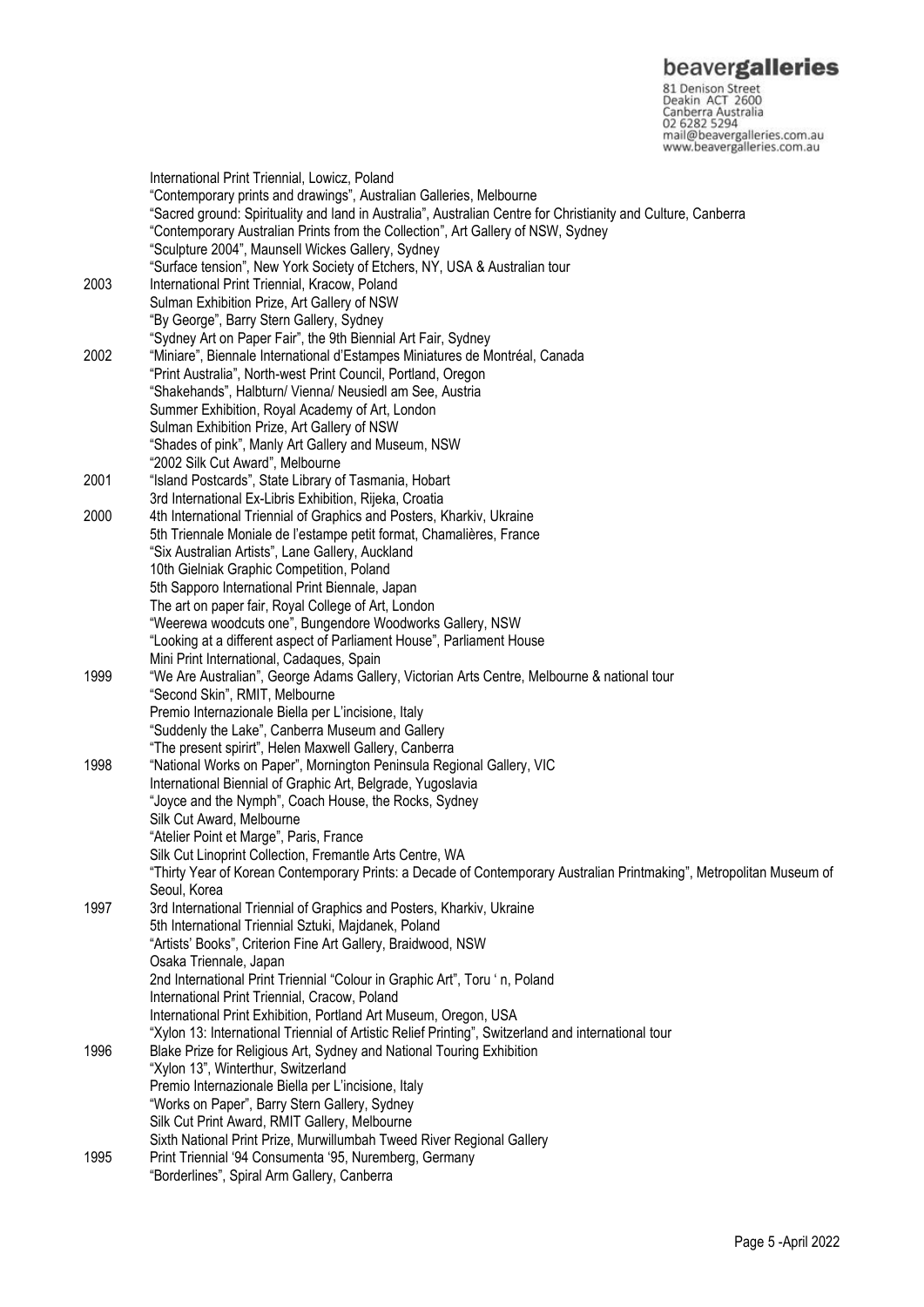## beavergalleries

81 Denison Street<br>Deakin ACT 2600 Canberra Australia mail@beavergalleries.com.au www.beavergalleries.com.au

|      | "Western Australia Print Exchange Exhibition, Studio One, Canberra<br>"A Changing Landscape", Nolan Gallery, ACT |
|------|------------------------------------------------------------------------------------------------------------------|
| 1994 | "Contemporary Australian Printmaking", Sherman Galleries, Sydney                                                 |
|      | "The print, the press, the artist and the printer", ANU, Drill Hall Gallery, Canberra                            |
|      | International Print Triennial, MTG 1994, Cracow, Poland                                                          |
|      | "Print Show", Barry Stern Gallery, Sydney                                                                        |
|      | "Winter Solstice", Barry Stern Gallery, Sydney                                                                   |
|      | International Exhibition of Graphic Art, Kharkiv, Ukraine                                                        |
| 1993 | "The Tree of Life", Studio One Gallery, Canberra                                                                 |
|      | "Saints and sacred places", Barry Stern Gallery, Sydney                                                          |
|      | "Ten Years of Acquisitions: ANU Collection", Drill Hall Gallery, Canberra                                        |
|      | Blake Prize, Blaxland Gallery, Sydney                                                                            |
| 1992 | "Addressing the Chair", Canberra Contemporary Art Space                                                          |
|      | "Between the covers", Canberra Contemporary Art Space                                                            |
| 1991 | "Canberra Souvenir", Canberra Contemporary Art Space                                                             |
|      | "A tribute to Ronaldo Cameron", Lake Macquarie Art Gallery, NSW                                                  |
|      | "Art for life", Studio One Gallery, Canberra                                                                     |
|      | "Common Threads/A fine line", Canberra Contemporary Art Space                                                    |
|      | "Hard Pressed", Jan Taylor Gallery, Sydney                                                                       |
| 1990 | "Sun, Smoke and Steel", Studio One National Touring Exhibition                                                   |
|      | "Artist Made", Ben Grady Gallery, Canberra                                                                       |
|      | "Focus on the Landscape", Studio One Gallery, Canberra                                                           |

- "Fragments and Foundations", aGog Gallery, Canberra 1989 "Wild Art", Bondi Pavilion, Sydney
- 1988 "10.1 Print Project", National Touring Exhibition
- 1987 The Blake Prize, Sydney<br>1986 Kingston Art Space, Can
- Kingston Art Space, Canberra

# **AWARDS / COMMISSIONS**

- 2021 Finalist, Dobell Drawing Prize #22, National Art School, Sydney<br>2018 Arts ACT project funding, residency at Canberra Glassworks
- Arts ACT project funding, residency at Canberra Glassworks
- 2017 Finalist, Geelong acquisitive print award, Geelong Gallery, Vic
- Little Eagle Glyph, Landmark sculpture for Ginninderry, ACT
- 2014 Finalist, Wynne Prize 2014, Art Gallery of New South Wales, Sydney Winner, John & Elizabeth Newham Pring Memorial Prize (prize related with Wynne Prize), Art Gallery of New South Wales, Sydney
- Commission, "River gums Glyphs", Charles Sturt University, NSW
- 2013 Finalist, Wynne Prize 2013, Art Gallery of New South Wales, Sydney
- 2012 Calleen Art Award, Cowra Regional Art Gallery, NSW
- Inkfest Residency, Cairns, Qld
- 2011 Park Hyatt Sydney commission<br>2010 "Tree of Life" commissed by Ca
- 2010 "Tree of Life", commissed by Calvary Hospital, Canberra
- "La Gravure Originale", Commissioned Member Print, Paris
- "The Lake", sculptural installation, Goulburn Regional Gallery, NSW
- 2007 Print Council of Australia Commissioned Member Print
- 2006 National Critics Selection: "50 Most Collectible Artists", Australian Art Collector<br>2005 Finalist, National Sculpture Prize, National Gallery of Australia, Canberra 2005 Finalist, National Sculpture Prize, National Gallery of Australia, Canberra National Critics Selection: "50 Most Collectible Artists", Australian Art Collector
- Alumina Ltd. Award, section 2, works on paper, Comalco Martin Hanson Memorial Art Awards 2004 Canberra Times Artist of the Year
- Member's Commission, Print Council of Australia Acquisition, Silk Cut Award
- 2000 Acquisition, Silk Cut Award
- Acquisition, Mini Print International, Cadaqués, Spain CAPO Fellow
- 1999 Member's Commission, Print Council of Australia ACT Cultural Council Development Grant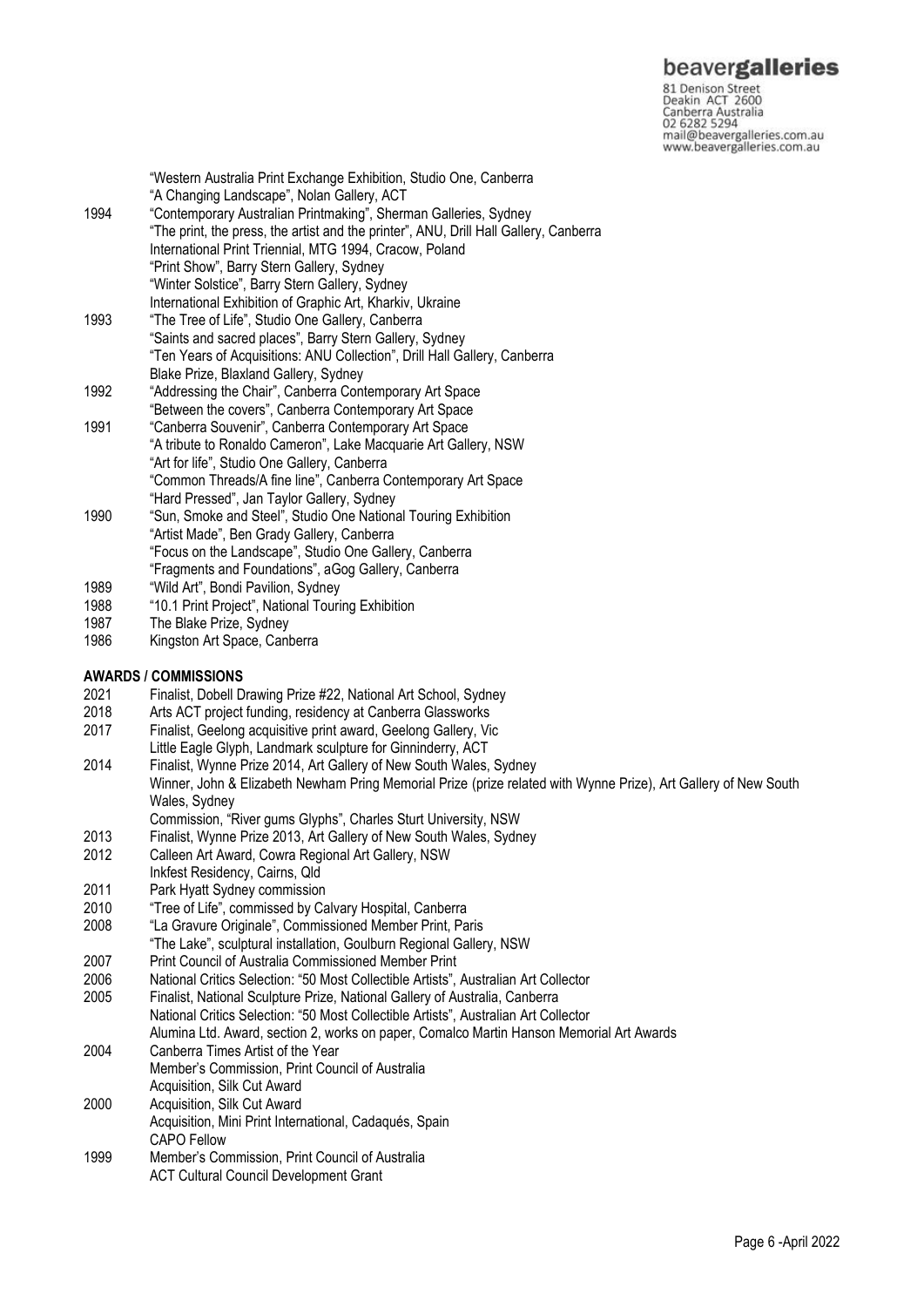**beavergalleries**<br> **81 Denison Street**<br>
Deakin ACT 2600<br>
Canberra Australia<br>
02 6282 5294<br>
mail@beavergalleries.com.au<br>
www.beavergalleries.com.au

| 1998                | Winner, Illawarra Acquisitive Print Award<br>Winner, Tyree-Tycan Print Prize, Bowral, NSW<br>Commissioned portfolio, NGA "New Worlds from Old"                                                                                                                                                        |
|---------------------|-------------------------------------------------------------------------------------------------------------------------------------------------------------------------------------------------------------------------------------------------------------------------------------------------------|
| 1997                | Acquisition, 29th Alice Art Prize, Alice Springs, NT<br>Member's Commission, Print Council of Australia<br><b>ACT Cultural Council Development Grant</b><br>Acquisitive Award, Tweed Regional Art Gallery<br>Acquisitive Award, University of Western Sydney                                          |
| 1995<br>1994        | Three commissioned drypoints, Hugh Stoneman Graphics, Cornwall/Hart Gallery, London<br><b>ACT Cultural Council Development Grant</b><br>Zaokhochuval'na Prize, 2nd International Exhibition of Graphic Art and Posters, Kharkiv, Ukraine<br>Canberra Critics Award (Visual Arts)<br><b>CAPO</b> Grant |
| 1992                | Commended, Berrima District Art Society<br>Canberra Critics Award (Visual Arts)<br><b>CAPO Grant</b>                                                                                                                                                                                                  |
| <b>PUBLICATIONS</b> |                                                                                                                                                                                                                                                                                                       |
| 2019                | "Natural Habitat", Christopher Allen, The Weekend Australian, 6 January                                                                                                                                                                                                                               |
| 2018                | "Natural Habitat", Christopher Allen, The Weekend Australian, 6 January                                                                                                                                                                                                                               |
|                     | "The language of place", Donata Carazza, Imprint, spring 2018, Volume 53 number 3, p, 42 - 45                                                                                                                                                                                                         |
| 2016<br>2015        | "Well-developed skills", Anthea Gunn, The Canberra Times, 16 April<br>Just Paper, Anna Waldmann, Maitland Regional Art Gallery                                                                                                                                                                        |
|                     | "GW Bot: Nature's collaborator", Peter Haynes, Imprint, vol 50, number 1                                                                                                                                                                                                                              |
| 2014                | International Print exhibition Australia and Japan, Kyoto Hanga                                                                                                                                                                                                                                       |
|                     | Interchange: A printmaking dialogue between Australia and Thailand, Somporne Rodboo and Joseph Fasone, Silpakron                                                                                                                                                                                      |
|                     | University, Bangkok                                                                                                                                                                                                                                                                                   |
|                     | Conflict: Contemporary responses to war, Samantha Littley, University of Queensland Art Museum, Brisbane                                                                                                                                                                                              |
|                     | Open books: Artists and the Chinese folding books, Zhang Jian, Shanghai Contemporary Art Museum                                                                                                                                                                                                       |
|                     | "GW Bot", Janet McKenzie, Studio International<br>Inspiration Wild: An artistic celebration of Nature and the Environment, Anita Pisch, WAMA Foundation, Victoria                                                                                                                                     |
| 2012                | Contemporary Australian Drawing #1, Janet McKenzie, Macmillan Australia, p.40-43                                                                                                                                                                                                                      |
|                     | Marking Place: GW Bot, Anita McIntyre, Wendy Teakel, Peter Haynes, Canberra Museum and Gallery                                                                                                                                                                                                        |
|                     | "GW Bot: In the beginning was the Word", Laura Murray Cree, Art and Australia, Vol 50/1, p. 106-113                                                                                                                                                                                                   |
| 2011                | "The landscape as poetry", Jane Somerville, Australian Art Review, May-June 2011                                                                                                                                                                                                                      |
|                     | "G.W. Bot: Landscape of song", Helen Maxwell, Imprint, vol 44/4, p 26-27                                                                                                                                                                                                                              |
| 2010                | "GW Bot: Garden of Gethsemane", Elspeth Pitt, Artonview, No 68, National Gallery of Australia, p.34<br>Joseph Banks: A regional response, Jane Cush, Goulburn Regional Art Gallery                                                                                                                    |
|                     | "Poetic, beautiful and personal", Carly Smith, Canberra Times, 18 May                                                                                                                                                                                                                                 |
| 2008                | The printmaking bible, Ann D'Arcy Hughes & Hebe Vernon-Morris, Chronicle Books, p. 207-09                                                                                                                                                                                                             |
|                     | "GW Bot: Paddock Glyphs", Anne Ryan, Art and Australia, vol. 46 no. 1                                                                                                                                                                                                                                 |
|                     | "GW Bot: Paddock Glyphs", Glenn Barkley, Imprint, vol. 43 no. 3                                                                                                                                                                                                                                       |
| 2007                | GW Bot Glyphs, Sheridan Palmer, Hart Gallery, London, UK                                                                                                                                                                                                                                              |
|                     | "A showing of stunning prints and twisting bronzes", Charly Ogilvie, The Canberra Times, 9 August 2007                                                                                                                                                                                                |
| 2006                | "Between line and layers of paint", Sebastian Smee, The Australian, 14 December 2006 (review of Sydney show)                                                                                                                                                                                          |
|                     | McCulloch's Encyclopaedia of Australian Art, 4 <sup>th</sup> edition, Alan McCulloch, Susan McCulloch and Emily McCulloch Childs,<br>University of Melbourne Publishing, Melbourne, p. 270-71                                                                                                         |
| 2005                | G.W.Bot Morphic Fields, Lou Klepac, Hart Gallery, London                                                                                                                                                                                                                                              |
| 2004                | Contemporary Australian Prints from the collection, Anne Ryan, Art Gallery of NSW, Sydney                                                                                                                                                                                                             |
|                     | "G.W.Bot: Gardens of fire", Laura Murray Cree, State of the Arts, April/June                                                                                                                                                                                                                          |
|                     | "Anima and essences: the art of G.W.Bot", Peter Haynes, Craft Arts International, No 61                                                                                                                                                                                                               |
| 2003                | G.W.Bot: Gardens, Peter Haynes, Canberra Museum and Gallery                                                                                                                                                                                                                                           |
|                     | "G.W.Bot's Garden State", Printmaking Today, London, vol. 12                                                                                                                                                                                                                                          |
| 2002                | "Private garden is pure visual poetry", Sonia Barron, Canberra Times, 7 July<br>Royal Academy Illustrated, London, p. 117                                                                                                                                                                             |
| 2001                | "Still life refuses to sit still", review by Courtney Kidd, Sydney Morning Herald, May 16                                                                                                                                                                                                             |
| 2000                | Identities in Driptmelring the Australian Dript Collection of the Illegge Megas Degional                                                                                                                                                                                                              |